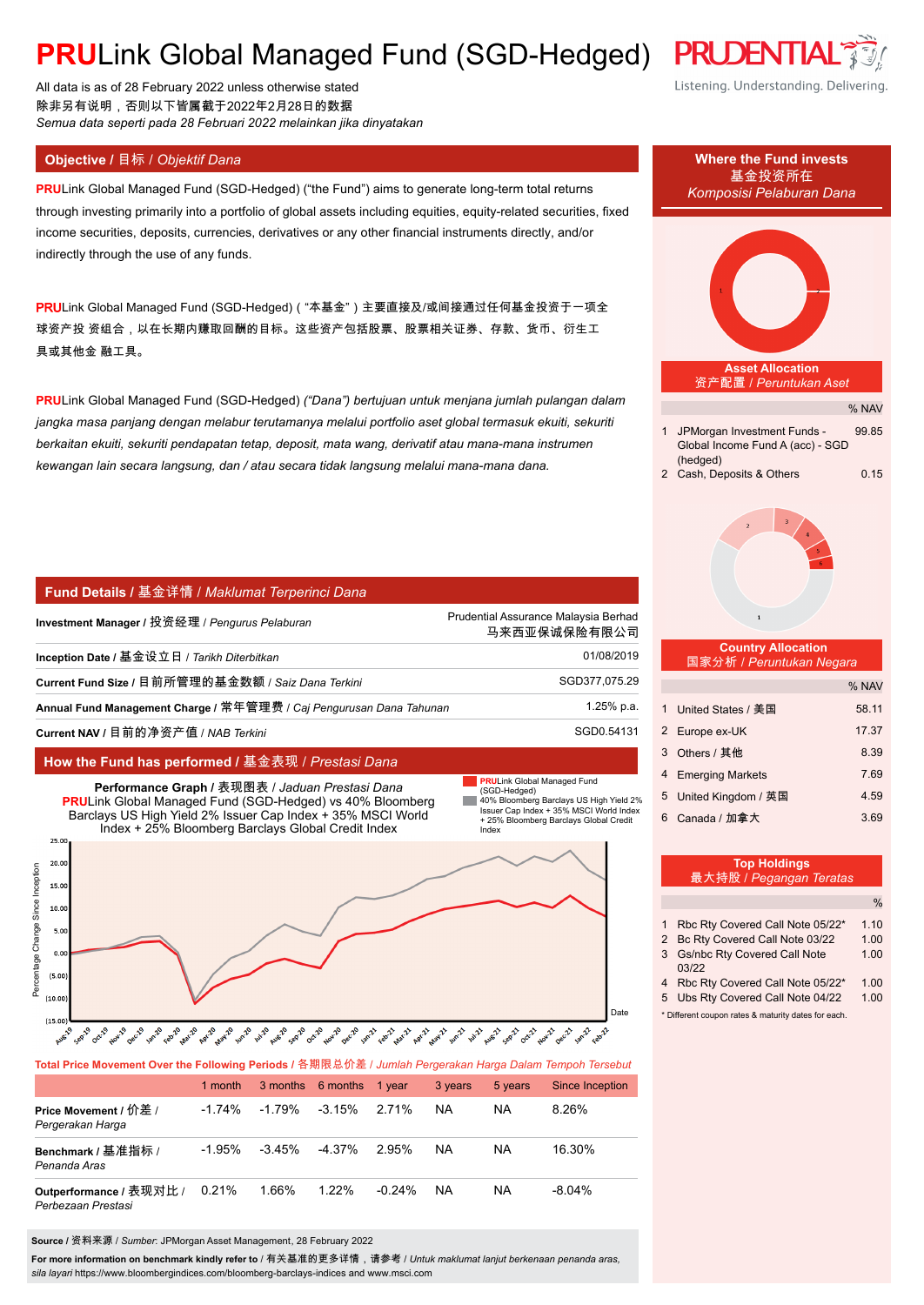# **PRULink Global Managed Fund (SGD-Hedged) PRUDENTIAL<sup>7</sup>**

All data is as of 28 February 2022 unless otherwise stated 除非另有说明,否则以下皆属截于2022年2月28日的数据 *Semua data seperti pada 28 Februari 2022 melainkan jika dinyatakan*

### **Monthly Update /** 每月简报 / *Peningkatan Bulanan*

#### **Market Review /** 市场回顾 */ Tinjauan Bulanan*

Equity and fixed income markets experienced a rather difficult month in February, with the MSCI World Index returning -2.6% in local currency terms as the Russian invasion of Ukraine, subsequent sanctions on Russia and a sharp re-pricing of inflationary expectations rattled markets and led to an increase in volatility.

Macro data remained positive, with both the US purchasing managers' index (PMI) and retail sales rising and beating expectations. In Europe, economic sentiment rose. Inflation continued to pose a headwind, with US data coming in at 7.5% and the Eurozone at 5.1%, well above expectations.

股市与固定收益市场经历了艰辛的2月,MSCI世界指数跌-2.6%(以地方货币为单位),原因是俄罗斯袭击乌克兰、过后俄罗斯受到制裁、市场大幅调整通膨的 预期,这些因素影响了市场而使之波动不已。

#### 宏观数据依旧保持正面,美国采购经理人指数(PMI)与零售往上调整而超越预期。在欧洲,经济情绪有所改善。通膨仍然是顶头风,美国的通膨达7.5%,欧元 区则5.1%,大幅超越预期。

*Pasaran ekuiti dan pendapatan tetap mengalami bulan yang agak sukar pada bulan Februari, dengan Indeks MSCI World mengembalikan -2.6% dalam terma mata wang tempatan berikutan pencerobohan Rusia ke atas Ukraine, sekatan ke atas Rusia selepas itu dan penetapan semula harga yang tajam ke atas jangkaan inflasi telah menggoyahkan pasaran dan menjurus kepada peningkatan volatiliti.*

*Data makro kekal positif, dengan kedua-dua indeks pengurus pembelian (PMI) AS dan jualan runcit meningkat serta mengalahkan jangkaan. Di Eropah, sentimen ekonomi meningkat. Inflasi terus memberikan rintangan, dengan data AS dicatat pada 7.5% dan Zon Euro pada 5.1%, jauh melangkaui jangkaan.*

#### **Market Outlook /** 市场展望 */ Gambaran Bulanan*

Underlying macro fundamentals globally remain strong, with an encouraging sign that underlying demand remains firm following temporary Omicron-related disruptions.

Strong global economic data and corporate earnings growth continue to drive fundamentals and the global recovery. We continue to believe that the situation in Ukraine is fluid and are focusing on the near-term economic impact. Given Russia's influence on global commodity production, escalating tensions have led to a rise in energy prices, metals and agricultural commodities.

Historically, geopolitical events, even those involving major energy producers, have not had a lasting impact on markets. Looking back, equity market sell- off relating to geopolitical events have tended to be short and sharp as markets react to the sudden event and investors assess that the macro environment has not materially changed. We are monitoring the situation carefully, particularly as it relates to the supply of oil and gas and the impact of energy price rises on global economies.

#### 全球的宏观经济基本面仍相当强稳,即使遭受到暂时性的Omicron相关干扰,基本需求依旧显出稳健的迹象。

强稳的全球经济数据与公司盈利成长持续推动经济基本面与全球的复苏。我们仍旧认为乌克兰的情况充满了变数,因此将注意力放在近期对经济的打击上。由于 俄罗斯会影响到全球的原产品生产,其与乌克兰的紧绷状态导致能源、金属和农作原产品价格扬升。

#### 在过去,地理政治事件对市场都不会造成永久性的影响,即使是涉及主要的能源生产者。地理政治相关的股市抛售一向乃属短暂性质,因为市场对突发事件作出 反应而投资者估计宏观环境没有受到严重的影响。我们谨慎监督有关的进展,主要是这与油气供应有关,而且能源价格的涨升也会影响全球经济。

*Asas makro pendasar secara global kekal kukuh, dengan tanda menggalakkan bahawa permintaan asas tetap utuh selepas gangguan sementara berkaitan Omicron.*

*Data ekonomi global yang kukuh dan pertumbuhan pendapatan korporat terus memacu asas dan pemulihan global. Kami percaya bahawa situasi di Ukraine boleh berubah bila-bila masa dan terus memberi tumpuan kepada kesan ekonomi jangka pendek. Mengambil kira pengaruh Rusia terhadap pengeluaran komoditi global, ketegangan yang semakin memuncak telah menyebabkan kenaikan harga tenaga, logam dan komoditi pertanian.*

*Sejarah menukilkan bahawa bukan sahaja peristiwa geopolitik, malah yang melibatkan pengeluar tenaga utama sekalipun, tidak memberikan kesan berkekalan ke atas pasaran. Mengimbas kembali, penjualan pasaran ekuiti yang berkaitan dengan peristiwa geopolitik cenderung berlaku dalam tempoh yang singkat lagi mendadak apabila pasaran bertindak balas terhadap peristiwa mengejut lalu pelabur menaksir bahawa persekitaran makro tidak berubah dari segi material. Kami memantau situasi dengan teliti, terutamanya yang berkaitan dengan bekalan minyak dan gas serta impak kenaikan harga tenaga ke atas ekonomi global.*

#### **Fund Review & Strategy /** 基金表现评论与投资策略 */ Tinjauan dan Strategi Dana*

The Fund returned -1.74% for the month, outperforming the benchmark return of -1.95% by 0.21%. Year-to-date, the fund returned -4.12%, outperforming the benchmark return of -5.40% by 1.28%.

Within our hybrids allocations, preferred equity detracted from performance while the performance of convertible bonds allocation was marginally flat. Covered calls were the only contributor to the relative performance while the detractors to the fund performance were European equity, preferred equity, European high yield and global equity.

The Fund strategy would adopt multi-asset approach with a focus on risk-adjusted income. Flexible implementation on allocation views at asset class and regional level would drive performance.

本基金在检讨月份的回酬为-1.74%,超越-1.95%的基准回酬0.21%。年度至今,本基金的回酬为-4.12%,高于-5.40%的基准回酬1.28%。

在我们的混合配置中,优先股将基金表现拉低,可转换债券的配置则稍微趋平。备兑认购期权乃是唯一对相对表现作出贡献者,而基金表现的减损者包括欧洲股 项、优先股、欧洲高回酬债券与全球股项。

#### 本基金采取了多元资产的投资策略,并将重点放在经风险调整的收益上。资产种类与区域方面的伸缩性配置将对基金表现有利。

*Dana menyampaikan pulangan -1.74% di bulan ini, mengatasi pulangan penanda aras -1.95% sebanyak 0.21%. Sejak awal tahun hingga bulan tinjauan, Dana memperoleh pulangan -4.12%, mengatasi pulangan penanda aras -5.40% sebanyak 1.28%.*

*Dalam peruntukan hibrid kami, prestasi ekuiti pilihan terjejas manakala prestasi peruntukan bon boleh tukar mendatar secara marginal. Beli terlindung (covered call) adalah satu-satunya penyumbang kepada prestasi relatif manakala penjejas prestasi Dana ialah ekuiti Eropah, ekuiti keutamaan, hasil tinggi Eropah dan ekuiti global.*

*Dana mencerap strategi pendekatan berbilang aset yang fokus kepada pendapatan terlaras risiko. Pelaksanaan fleksibel ke atas pandangan peruntukan di peringkat kelas aset dan*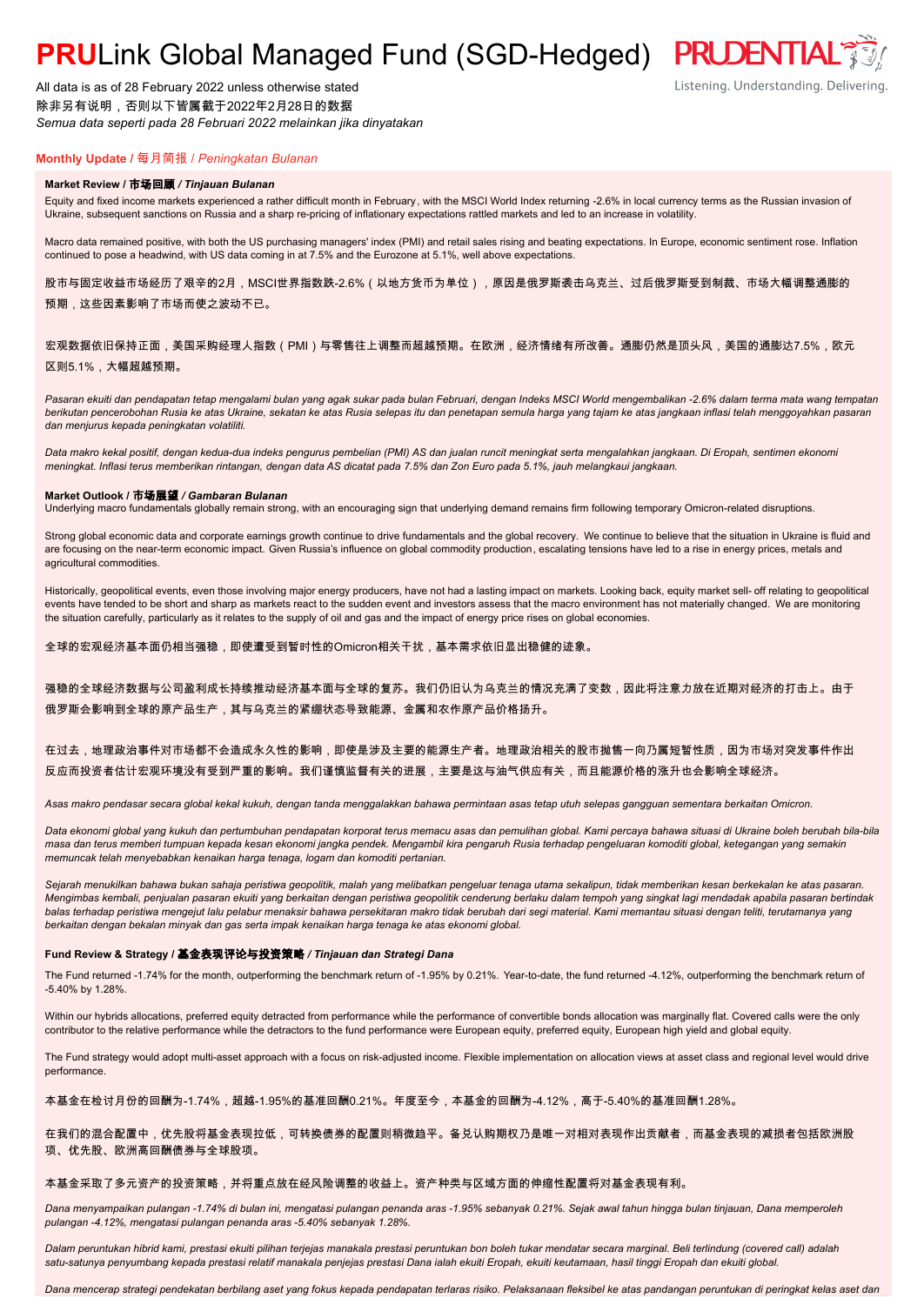# **PRU**Link Global Managed Fund (SGD-Hedged)

All data is as of 28 February 2022 unless otherwise stated 除非另有说明,否则以下皆属截于2022年2月28日的数据 *Semua data seperti pada 28 Februari 2022 melainkan jika dinyatakan* **PRUDENTIAL**  $\frac{1}{\sqrt{2}}$ Listening. Understanding. Delivering.

*serantau akan memacu prestasi.*